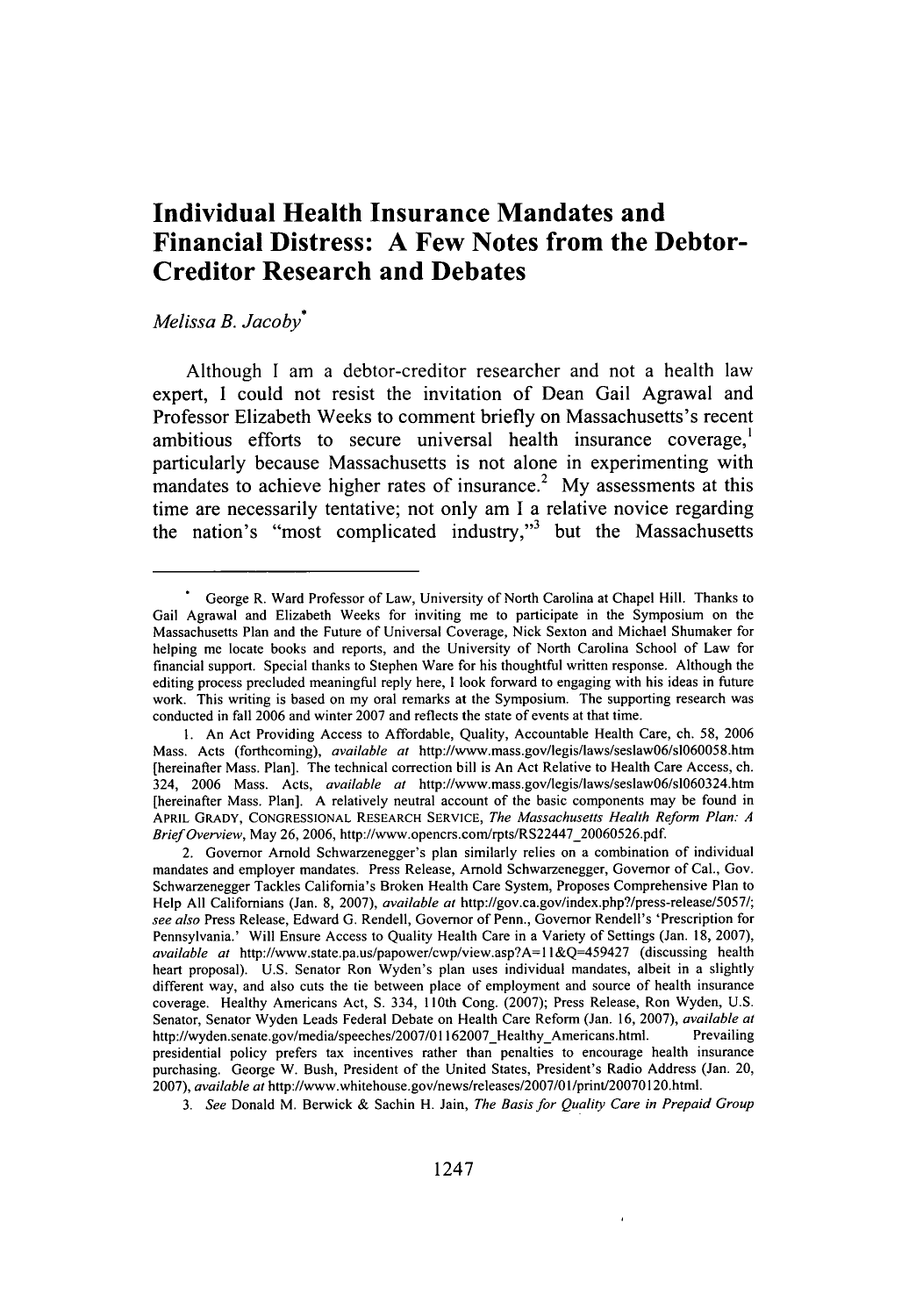legislature left to the Commonwealth Connector Board the task of defining what constitutes an "affordable" plan for people of various incomes, and this limits my ability to comment on those affordability standards in greater detail.<sup>4</sup>

The Commonwealth of Massachusetts could have framed the major policy issue it sought to tackle in terms of escalating medical costs.<sup>5</sup> Instead, it framed the issue in terms of insurance coverage. Lack of insurance is often used as a proxy for two problems: lack of regularized access to health care delivery systems,<sup>6</sup> and lack of protection from risk of major financial liabilities.<sup>7</sup> In other words, covering the uninsured is not so much an end as it is a means to achieve these objectives.

An individual mandate is one of several tools in the Massachusetts Plan to increase the number of citizens with health insurance, and thus

*5. See generally* Edward J. Larson & Marc Dettman, *The Impact of HSAs on Health Care Reform: Preliminary Results After One Year,* 40 WAKE FOREST L. REV. 1087, 1089 (2005) (reviewing medical costs).

*Practice, in* TOWARD A 21ST CENTURY HEALTH SYSTEM: THE CONTRIBUTIONS AND PROMISE OF PREPAID GROUP PRACTICE 22, 42 (Alain C. Enthoven & Laura A. Tollen eds., 2004) (explaining why "[h]ealth care has been called the nation's most complicated industry").

<sup>4.</sup> The Commonwealth Connector Board is charged with determining when plans are unaffordable such that an individual mandate would be inapplicable; it also is responsible for determining how much, if anything, low-income people should pay for subsidized insurance. *See, e.g.,* Jeffrey Krasner, *Senator Says Health Plan Rates Too High: Low-Income Residents Could Be Priced Out By Proposal, He Warns,* BOSTON GLOBE, Aug. 31, 2006 (arguing that Massachusetts "wants to charge too much for health insurance coverage"); BOARD OF THE COMMONWEALTH HEALTH INSURANCE CONNECTOR AUTHORITY, MINUTES OF AUGUST 17, **2006** MEETING (noting that a report from the affordability committee was discussed, but no official position on affordability standards was adopted). At the time of the Symposium, the Board was focused on enrolling the subsidized lowest income citizens. *See* COMMONWEALTH CARE IMPLEMENTATION PROGRESS REPORT (2006) (discussing the status of "Commonwealth Care" as of Oct. 11, 2006).

**<sup>6.</sup> INSTITUTE** OF MEDICINE, HIDDEN **COSTS, VALUE LOST: UNINSURANCE IN** AMERICA 38-93, 105-119 (2003).

*<sup>7.</sup> See. e.g., Economic Challenges Facing Middle Class Families. Hearing Before the H. Comm. on Ways and Means,* 110th Cong. (2007) [hereinafter *Economic Challenges Hearing]* (Testimony of Diane Rowland, Henry J. Kaiser Family Found.) (identifying delivery and financial risk aspects of health insurance); KATHERINE SWARTZ, REINSURING HEALTH: WHY MORE MIDDLE-CLASS PEOPLE ARE UNINSURED AND WHAT GOVERNMENT CAN Do 128 (2006) (discussing difficulty of attaining adequate health care delivery for uninsured families); J.P. Ruger, *The Moral Foundations of Health Insurance,* 100 Q. J. MED. 53, 55 (2007) (discussing the potential risks from being uninsured); *see also* Christian Nordqvist, *Is Massachusetts Health Plan Pure Ideology or Good Economics?,* MED. NEWS TODAY, Apr. 16, 2006, http://www.medicalnewstoday.com/ healthnews.php?newsid=41708 (noting that the goal of universal health insurance should not be perceived as purely ideological given the current level of health spending). *See generally* DAVID M. **CUTLER,** YOUR MONEY OR YOUR **LIFE: STRONG MEDICINE** FOR AMERICA'S HEALTH CARE SYSTEM 114 (2004) ("Just about everyone agrees that all people should have health insurance.").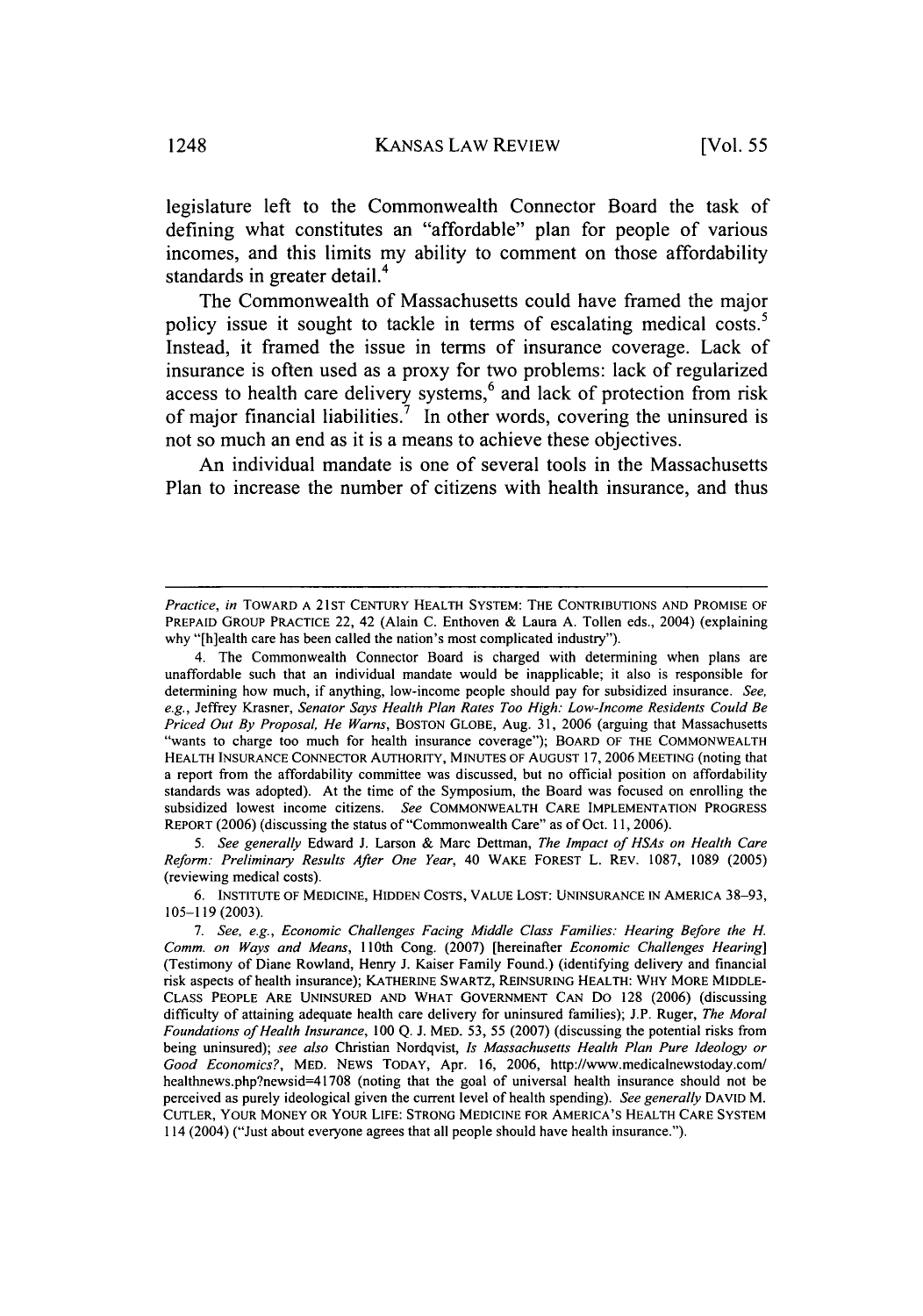presumably to address these underlying issues. 8 This also is a feature of other state and national health care reform proposals.<sup>9</sup> The individual mandate is a requirement to buy insurance or to pay a financial penalty to be enforced by the state department of revenue.<sup>10</sup> It is a "pay or play" provision of sorts, or, perhaps more accurately, "pay or pay."'' The individual mandate cannot prevent Massachusetts's young and healthy residents from moving to New Hampshire or other nearby states to avoid its reach, but it is intended to force them into insurance pools to balance out risk.<sup>12</sup> The mandate also overrides subjective beliefs about the value of and need for health insurance, which is an issue **I** will return to at the end of my commentary. **<sup>13</sup>**

An individual mandate can be somewhat harsh (or perhaps futile) on its own because, among other things, the price of insurance must affect the take-up rate to some extent.<sup>14</sup> Researchers from across the ideological spectrum likely agree that low-income people lack the financial means to buy many health insurance products regardless of their subjective assessments of its value.<sup>15</sup> The Massachusetts Plan seeks

<sup>8.</sup> Mass. Plan, *supra* note **1,** § 12.

*<sup>9.</sup> See, e.g.,* Press Release, Arnold Schwarzenegger, *supra* note 2; Press Release, Ron Wyden, *supra* note 2.

<sup>10.</sup> *See* Commonwealth Connector, Frequently Asked Questions for Individuals, http://www. mass.gov/?pagelD=hicterminal&L=l&LO=Home&sid=Qhic (follow "Commonwealth Choice: Overview" hyperlink) (last visited Jan. 29, 2007) ("Individuals who cannot show proof of health insurance coverage by Dec. 31, 2007, will lose their personal income tax exemption when filing their 2007 income taxes. The 2006 personal exemption is \$3,850 for an individual, which translates into a tax savings of approximately \$204 for an individual (5.3 percent of \$3,850). Failure to meet the requirement in 2008 will result in a fine for each month the individual does not have coverage. The fine will equal 50 percent of the least costly, available insurance premium that meets the standard for creditable coverage.").

*<sup>11.</sup> See* Mass. Plan, *supra* note **1,** at CRS-4 (stating that "those who do not have insurance and are not exempt from the mandate will lose their state income tax personal exemption"). The Commonwealth Connector will be a clearinghouse for plans available for purchase by uninsured individuals. For an explanation of Commonwealth Choice, including plans for young adults, see Commonwealth Connector, Connector Programs, http://www.mass.gov (search for "Commonwealth Connector Programs"; then follow "Connector Programs" hyperlink) (last visited Feb. 3, 2007).

<sup>12.</sup> Cost-based refusal of insurance coverage by healthier young people is thought to contribute to adverse selection. *See* SWARTZ, *supra* note 7, at 129.

<sup>13.</sup> *See generally* Sherry Glied, *Health Insurance Expansions and the Content of Coverage, in* 6 FRONTIERS IN HEALTH POLICY RESEARCH 55, 67 (David M. Cutler & Alan M. Garber eds., 2003) ("Health insurance expansions, then, intend to encourage uninsured people to behave in ways that do not necessarily maximize their subjective utility but rather address specific public-policy objectives.").

<sup>14.</sup> *See, e.g.,* Michael Cherew et al., *Increasing Health Insurance Costs and the Decline in Health Insurance Coverage,* 40 HEALTH SERVICES RES. 1021, 1029, 1033-34 (2005) (describing a statistical correlation between premium increases and declines in insurance coverage).

<sup>15.</sup> As for everyone else, see, for example, Helen Levy & Thomas DeLeire, *What Do People Buy When They Don't Buy Health Insurance and What Does that* Say *About Why They Are*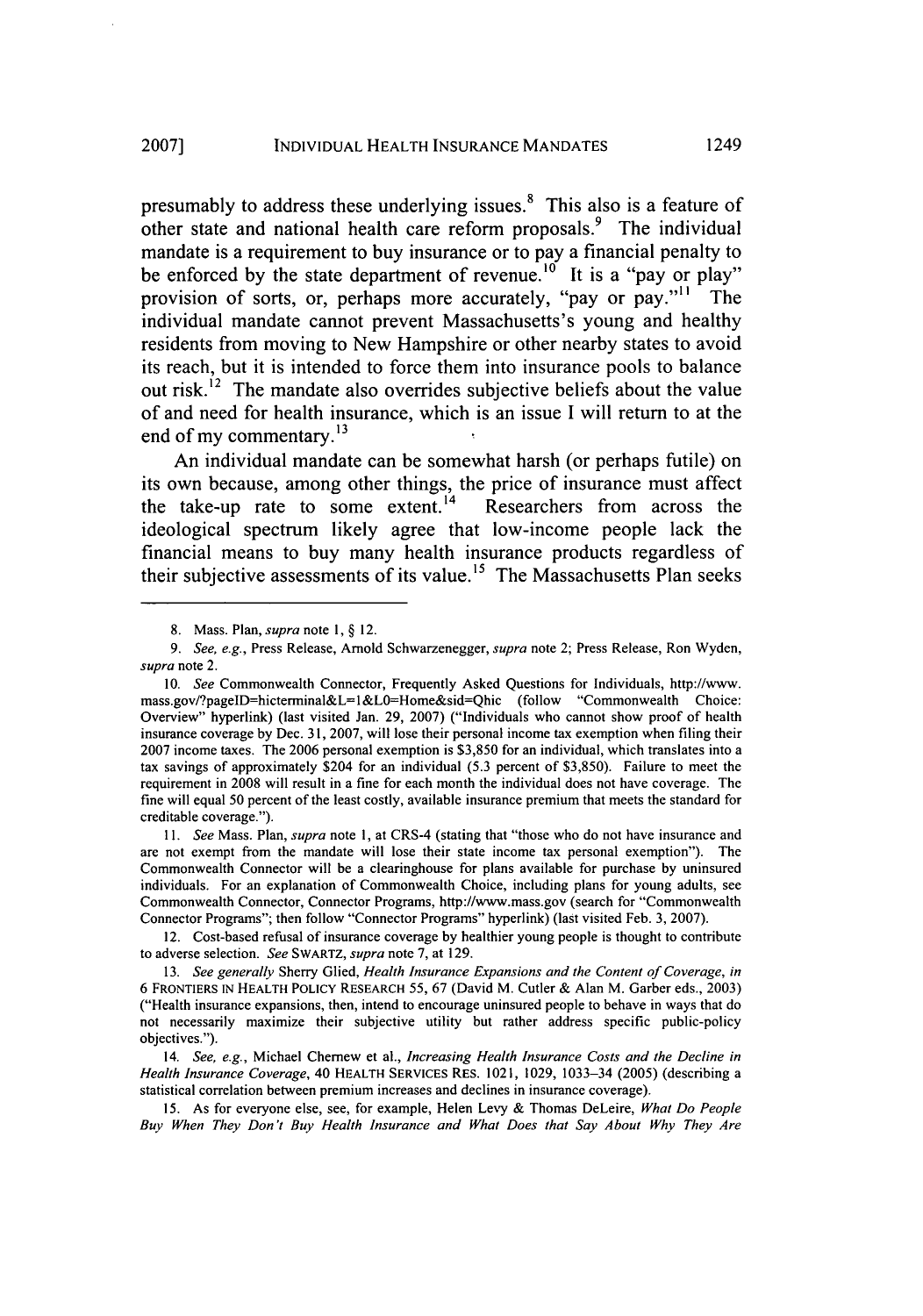to address this by subsidizing the acquisition of certain health insurance products by citizens with incomes at or below 300% of the poverty level through its Commonwealth Care program.<sup>16</sup> This component of the Massachusetts Plan was made a priority, and, as of the time of this Symposium, enrollment was underway.<sup>17</sup> But beyond the lowest income residents, the enforceability of the individual mandate is conditioned on the availability of health plans that are "affordable," which is a term that the enabling legislation did not define.<sup>18</sup>

Let us assume for now that the Massachusetts Plan will decrease the number of uninsured people in the Commonwealth and stabilize the coverage of some who previously cycled through periods of uninsurance.<sup>19</sup> Let us also assume that, in so doing, the Massachusetts Plan will hook previously uninsured people into health care delivery networks. This still leaves the question of whether the Massachusetts Plan makes progress toward the second underlying goal, which is to protect individuals against financial risk. I refer to this risk more generally as medical-related financial distress. By expending taxpayer resources and requiring greater out-of-pocket outlays from citizens through the individual mandate of the Massachusetts Plan, the Commonwealth of Massachusetts does not necessarily make its citizens

17. Commonwealth Connector, http://www.myhealthconnector.org (last visited Mar. 10, 2007).

*Uninsured* 25-28 (Nat'l Bureau of Econ. Research, Working Paper No. 9826, 2003), *available at* http://papers.nber.org/papers/w9826.pdf (reporting differences in spending habits between insured and uninsured households).

<sup>16.</sup> Mass. Plan, *supra* note 1, §§ 8, 45. For how the existence of Commonwealth Care will affect the available options for low-income Massachusetts residents, see generally **MASSACHUSETTS** MEDICAID POLICY INSTITUTE & U. MASS. MEDICAL SCHOOL CENTER FOR HEALTH POLICY AND RESEARCH, PATHWAYS TO PUBLIC HEALTH INSURANCE COVERAGE FOR MASSACHUSETTS RESIDENTS (Dec. 2006). For a chart of how much low-income people will pay in premiums or copays, see Commonwealth Connector, Commonwealth Care: 4 Plan Types are Offered, http://www. mass.gov/Qhic/docs/CCare Presentation FebUpdate.ppt#420,2,CommonwealthCare (last visited Mar. **10,** 2007). For general eligibility guidelines, see Commonwealth Connector, Commonwealth Care, Goalmind: Eligibililty, https://www.macommonwealthcare.com/goalmind/login/extemal/ eligibility.jsp (last visited Mar. 10, 2007). For a justification of a subsidies approach rather than a pure cost containment approach, see, for example, Chernew et al., *supra* note 14, at 1035.

*<sup>18.</sup> See, e.g.,* John Holahan & Linda Blumberg, *Massachusetts Health Care Reform: A Look at the Issues,* 2006 HEALTH AFF.: WEB EXCLUSIVE w432, w436-37 (explaining that the law did not define affordability); COMMISSION ON MEDICAID AND THE UNINSURED, MASSACHUSETTS HEALTH CARE REFORM PLAN (2006), *available at* http://www.ktt.org/uninsured/upland/7494.pdf (same); COMMUNITY CATALYST INC., MASSACHUSETTS HEALTH REFORM: WHAT IT DOES; How IT WAS DONE; CHALLENGES AHEAD (Apr. 21, 2006), http://www.communitycatalyst.org/resource.php? base id=1023 (same).

<sup>19.</sup> Massachusetts already has a lower uninsured population than many other states. Tom Miller, *Massachusetts: More Mirage Than Miracle,* 2006 HEALTH AFF.: WEB EXCLUSIVES w450, w450.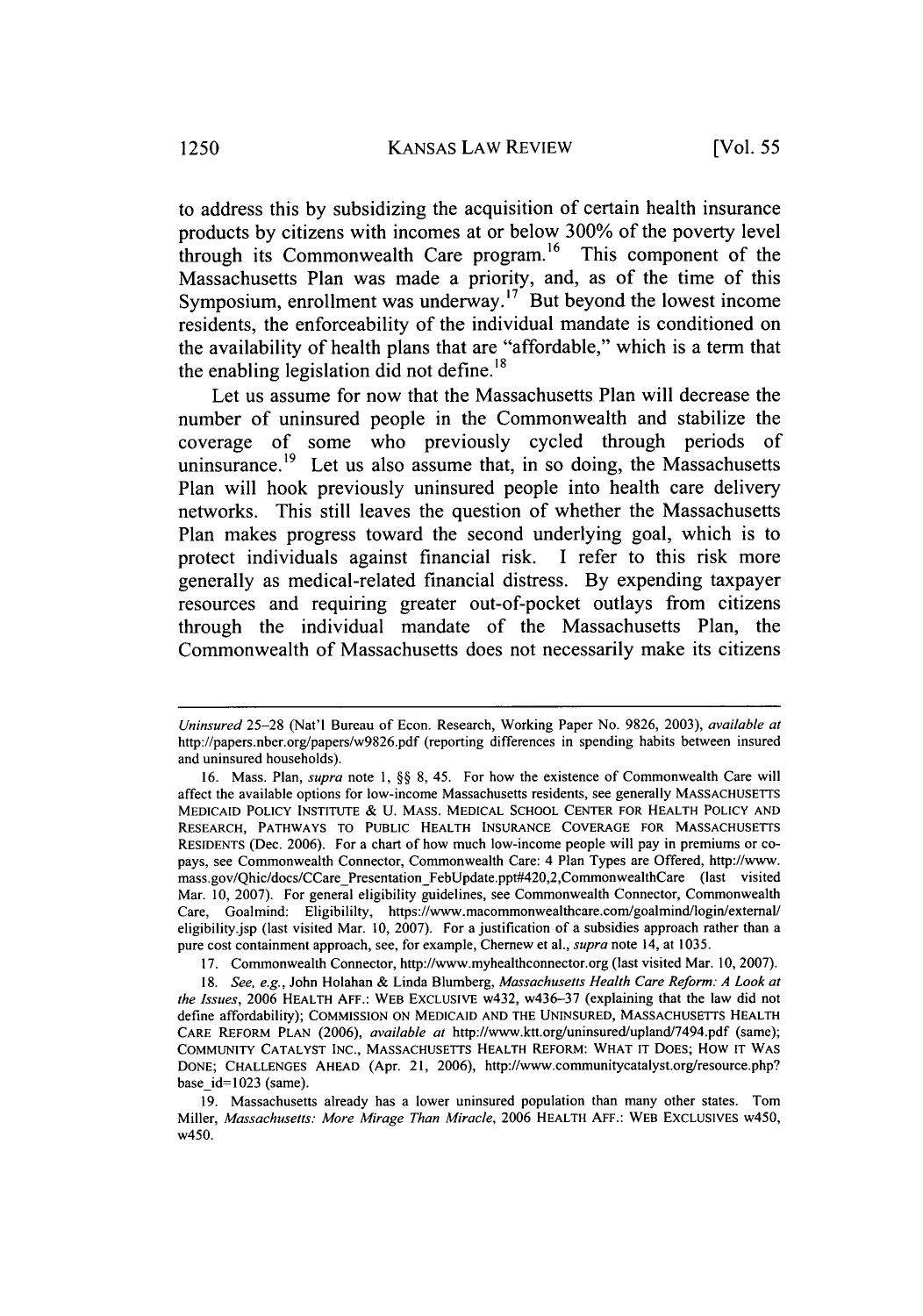more financially secure; it might just be shifting around the insecurity, which ultimately may undercut health care delivery goals.

In theory, insurance coverage might reduce the need for bankruptcy, $20$  lessen the reliance on high-priced credit products to smooth health care consumption, cut the demand for debt collectors specializing in self-pay medical receivables, produce declines in state debt collection lawsuits and resulting coercive collection, and reduce credit report notations for medical debt delinquency. Yet, empirical research suggests that being labeled as "insured"--- the mere fact of insurance coverage-is not now synonymous with protection from financial risk arising from medical problems, and perhaps never will  $be.<sup>21</sup>$ 

Some of the most severe financial consequences of medical problems not covered **by** insurance are indirect, such as lost income and opportunity.<sup>22</sup> Regarding the direct costs of medical care, bankruptcy and health services research suggests that insurance coverage does not provide complete financial protection.<sup>23</sup> The first issue is the price of insurance itself. To the extent that rising medical costs send health insurance premiums to less affordable levels, requiring health insurance purchases could increase household financial difficulties rather than

<sup>20.</sup> *See* Sherry Glied, *Health Insurance Expansions and the Content of Coverage: Is Something Better Than Nothing?, in* 6 FRONTIERS IN HEALTH POL'Y RES. 55, 72 (David M. Cutler & Alan M. Garber eds., 2003) (noting that health insurance can protect against the consequences of a common bankruptcy-triggering event, unforeseen illness or accident).

<sup>21.</sup> For a review of some of the recent data on this point, see *Economic Challenges Hearing, supra* note 7 (noting that the scope of coverage is often limited and leaves insureds with large out-ofpocket expenses).

<sup>22.</sup> *See* Melissa B. Jacoby & Elizabeth Warren, *Beyond Hospital Misbehavior: An Alternative Account of Medical-Related Financial Distress,* 100 Nw. U. L. REV. 535, 561 (2006) ("[M]edicalrelated indebtedness is not just a consequence of direct medical bills."). For an example from the medical literature recognizing the need for increased study of indirect costs, see K. Robin Yabroff et al., *Burden of Illness in Cancer Survivors: Findings from a Population-Based National Sample,* 96 J. NAT'L CANCER INST. 1322, 1322 (2004), stating that "prior research in estimating the burden of cancer in the United States has focused on the direct medical costs of treating illness .... Other components of cancer burden-productivity and intangible costs-have received less attention." For a report on findings regarding lost days from work among cancer survivors as compared to control group see *id.* at 1327. As John Colombo has observed, at least one insurance company---AFLAC--has recognized a market for insurance against indirect costs. John D. Colombo, *Federal and State Tax Exemption Policy, Medical Debt and Healthcare for the Poor,* 51 ST. LOUIS U. L.J. 433 (forthcoming 2007).

<sup>23.</sup> The calculation of "under-insurance" is contested. I review the under-insurance and financial burden literature in greater detail in Melissa B. Jacoby, *The Debtor-Patient Revisited, 51* ST. Louis U. L.J. 293 (2007).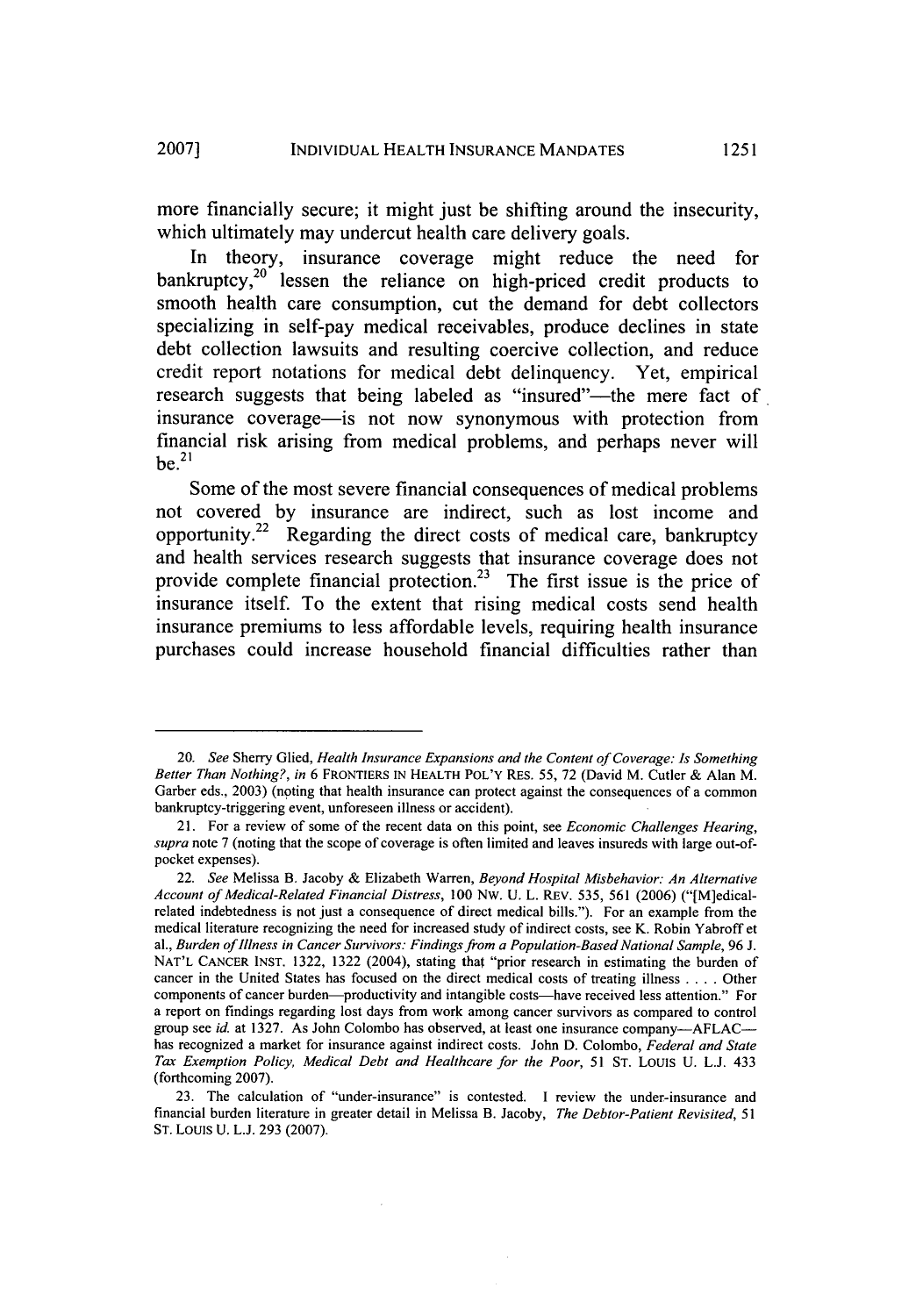reduce them.<sup>24</sup> By imposing an individual mandate without seeking to tackle health care costs, the Massachusetts Plan arguably puts its citizens in a bit of a bind.<sup>25</sup> As noted earlier, the legislature did not statutorily define "affordability," so it voted in favor of this plan without knowing which citizens would be absolved from the individual mandate on that basis.<sup>26</sup> As in many other means testing contexts, the details of the affordability determinations are likely to be controversial.<sup>27</sup> In any event, it remains possible that some households will be more financially stressed from health care costs with the individual mandate in place than without it. In addition, the penalty against an individual for failure to buy insurance is unlikely to be dischargeable if that individual files for bankruptcy.<sup>28</sup> This increases the significance of relying on individual mandates without also focusing on cost containment.

In addition to the financial impact of insurance premiums, there of course is the impact of out-of-pocket patient obligation (co-pays,

27. For a preview of those debates in the context of the lowest-income citizens, see, for example, Krasner, *supra* note 4. *See generally* Holahan & Blumberg, *supra* note 18 (analyzing the Massachusetts bill and assessing its potential for success).

<sup>24.</sup> For an analysis of 2003 Medical Expenditure Panel Survey data on premium cost and burden, see Jessica S. Banthin & Didem M. Bernard, *Changes in Financial Burdens for Health Care. National Estimates for* the *Population Younger than 65 Years, 1996 to 2003,* 296 JAMA 2712, 2715 tbl. 1 (2006). See *also* SWARTZ, *supra* note 7, at 4-6 (identifying rising costs of medical care as part of reason lack of insurance among middle class is rising); *id.* at 125 (discussing rising insurance premiums); David M. Cutler, *Employee Costs and the Decline in Health Insurance* Coverage, *in* FRONTIERS IN HEALTH POLICY RESEARCH 28, 35 (David M. Cutler & Alan M. Garber eds., 2003); Michael Chernew et al., *supra* note 14, at 1029, 1033-34 (reporting on drops in coverage by increases in premium cost).

*<sup>25.</sup> See, e.g.,* Steffie Woolhandler & David U. Himmelstein, *Massachusetts Health Reform Bill: A False Promise of Universal Coverage,* COMMONDREAMS.ORG, Apr. 6, 2006, http://www. commondreams.org/views06/0406-35.htm (discussing the likelihood that many uninsured individuals will not have the means to pay for health care coverage). For an ominous prediction of rising health care costs, see, for example, HENRY J. AARON **&** WILLIAM B. SCHWARTZ WITH MELISSA COX, CAN WE SAY No? THE CHALLENGE OF RATIONING HEALTH CARE **1-2** (2005); SWARTZ, *supra* note 7, at 4-6.

<sup>26.</sup> The Commonwealth Connector Board's website includes documents relating to board meetings that suggested some work on the issue, but, as of the time of this Symposium, had not yet resolved it. *See, e.g.,* Memorandum from Bob Carey, Dir. of Planning and Dev., to Commonwealth Health Ins. Connector Authority Bd. (Oct. 12, 2006), *available at* http://www.mass.gov/ Qhic/docs/financial hardship waiver.doc (discussing difficulty of establishing standards given the inherent subjectivity in what constitutes essential expenses); Memorandum from Jon Kingsdale to Bd. of the Connector, Executive Dir. Of Commonwealth Health Ins. Connector Auth. (Oct. 10, 2006), *available at* http://www.mass.gov/Qhic/docs/eligibility memo.doc (discussing recommendations for waivers of certain Plan requirements).

<sup>28.</sup> *See* 11 U.S.C. § 523(a)(7) (2000) (excepting governmental penalties from discharge). The federal individual mandate recently proposed by Senator Ron Wyden explicitly excepts from discharge in bankruptcy the financial penalty for failure to buy insurance. The Healthy Americans Act, **S.** 334, 110th Cong. (2007).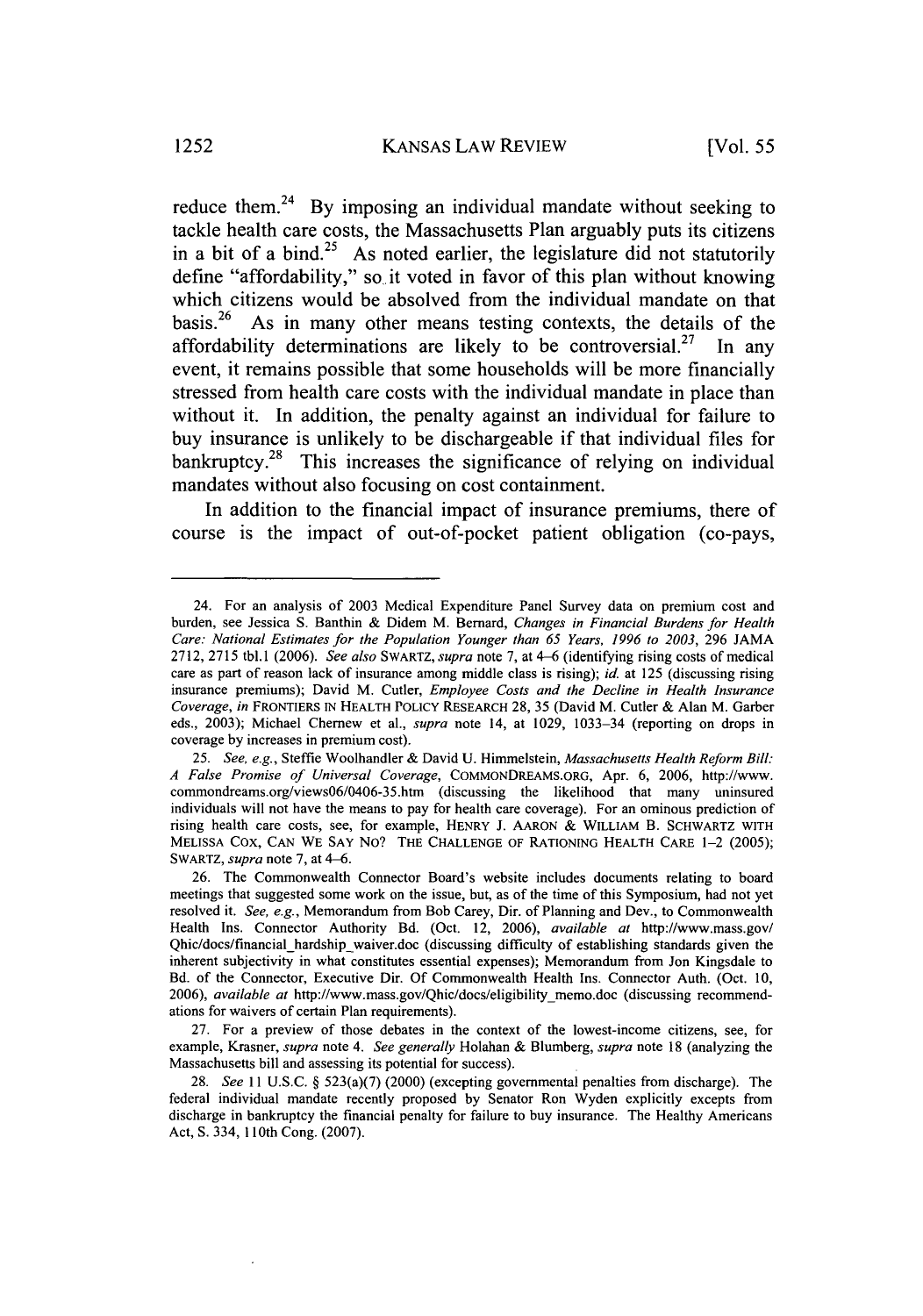deductibles, caps, exclusions). Insurance is so important in part because of the difficulty of predicting who will encounter catastrophic illness and when.<sup>29</sup> Yet, the medical expenses encountered by the vast majority of the population in any given year are not catastrophic, and yet many households nonetheless struggle with them, or at least fail to pay them.<sup>30</sup> Federal Reserve researchers looking at a nationally representative sample of credit reports from the late 1990s found that **36.5%** of the notations for medical bills were for **\$100** or less and that **70%** were for **\$250** or **less. <sup>31</sup>** Only 4.2% of court judgments that could be identified as medical were for  $$5,000$  or more.<sup>32</sup> Some insurance plans become more "affordable" **by** shifting more responsibility for medical bills to patients, and thus an individual mandate coupled with an affordability threshold could increase medical debt delinquency.

Smaller unpaid bills may signify policy issues other than inadequately comprehensive health insurance.<sup>33</sup> According to some researchers, average American households experience large variations in financial status.<sup>34</sup> This suggests that they may have difficulty absorbing

30. I review some of the studies and explore the non-catastrophic expense puzzle in another recent symposium contribution. Jacoby, supra note 23.

31. See Robert B. Avery et al., *An Overview of Consumer Data and Credit Reporting,* 89 FED. RES. BULL., 47, 69 tbl. 11 (2003) (reporting actions reported by collection agencies).

34. For research using longitudinal data and finding large proportions of the population having been in poverty or using means tested welfare programs at some point in time, see Mark R. Rank & Thomas A. Hirschl, *Rags or Riches? Estimating the* Probabilities of *Poverty* and *Affluence Across*

<sup>29.</sup> *See* SWARTZ, *supra* note 7, at 61-65 (explaining that a large proportion of health expenditures in any given year stems from a very small percentage of individuals, and discussing why it is difficult to predict who will have the highest medical expenses). *See generally* Leon Wyszewianski, *Financially Catastrophic and High-Cost Cases: Definitions, Distinctions, and Their Implications for Policy Formation,* 23 INQUIRY 382 (1986) (distinguishing cases considered catastrophic based on a percentage of family income from cases considered high cost based on absolute dollar amount).

<sup>32.</sup> *Id.* at 67 tbl. 10 (reporting medical judgments grouped by size).

<sup>33.</sup> Most versions of an optimal universal health care finance system do not envision firstdollar coverage for regular medical needs for non-poor households, although medical expenses can be cumulatively burdensome. *See, e.g.,* AARON & SCHWARTZ WITH COX, *supra* note 25, at 95 (stating that health insurance efficiency is principally intended to protect against the "risk of large and burdensome financial losses"). Some patients may prefer insurance offering comprehensive coverage even for small medical bills. *See* Glied, *supra* note 13, at 55 ("front-end coverage with a low-benefit maximum is likely to be perceived as more valuable than catastrophic coverage by lowincome uninsured people"). This preference matches to some extent with the prepaid group practice approach to health care finance and delivery. *See, e.g.,* Alain C. Enthoven, *Open the Markets and* Level the Playing Field, in TOWARD A 21ST CENTURY HEALTH SYSTEM: THE CONTRIBUTIONS AND PROMISE OF PREPAID GROUP PRACTICE, *supra* note 3, at 237 (comparing comprehensive and low cost-sharing features of PGP as compared to consumer driven health plans); Raymond Fink & Merwyn R. Greenlick, *Prepaid Group Practice and Health Care Research, in* TOWARD A 21ST CENTURY HEALTH SYSTEM: THE CONTRIBUTIONS AND PROMISE OF PREPAID GROUP PRACTICE, *supra* note 3, at 158 (describing common features of PGPs).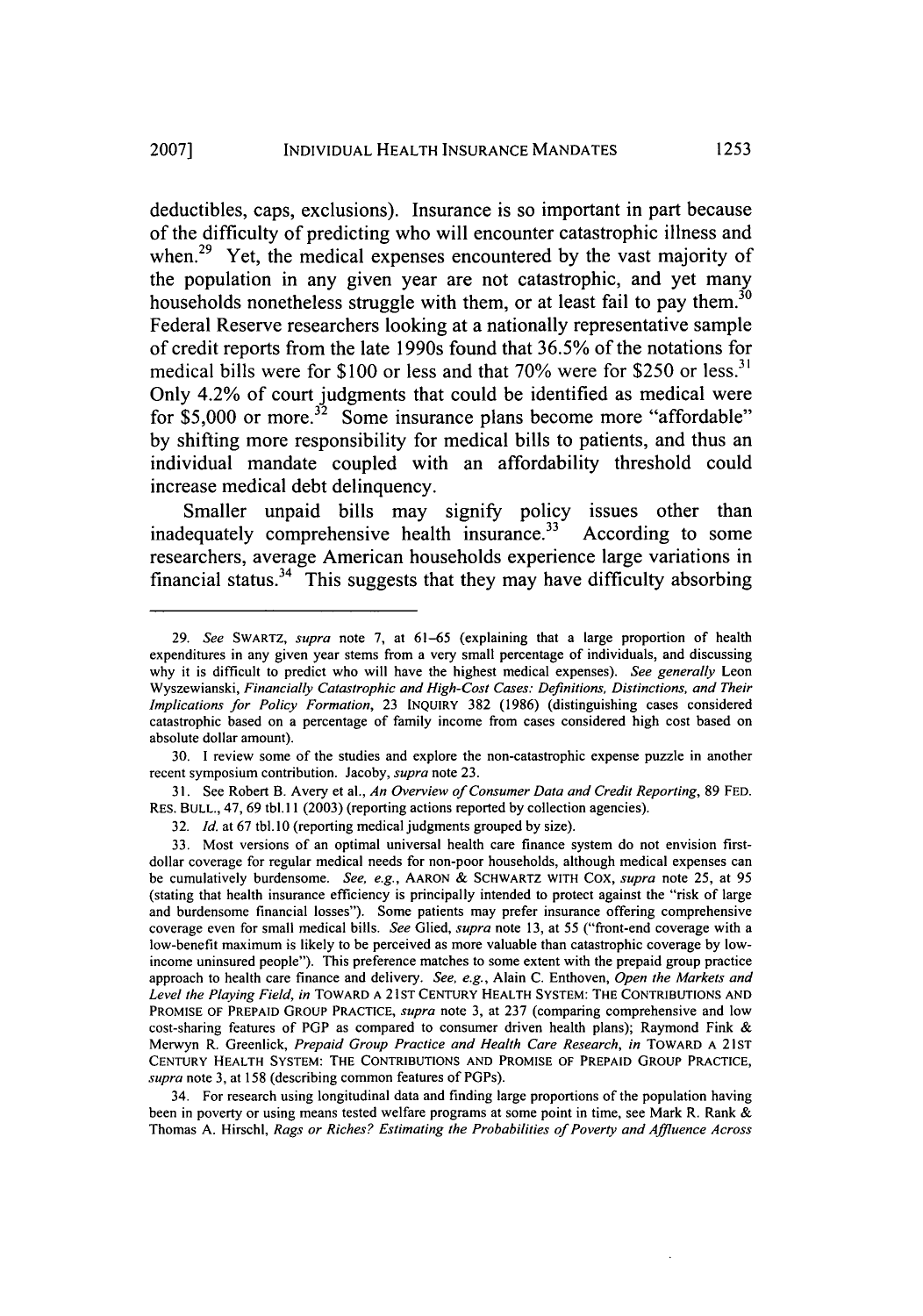even small amounts of unexpected medical debt that arise at particular times. In addition, small medical debts may signify a lack of clarity or transparency over the scope of coverage rather than an under-insurance problem *per se.* Medical providers or their collectors may pursue informal or formal collection against patients who reasonably believe their insurance companies are paying a bigger proportion of bills than they actually do.<sup>35</sup>

Delinquency on smaller medical debts also may be evidence of the absence of well-priced credit products that could smooth consumption for more routine medical liabilities. Households rely, at least to some extent, on credit rather than insurance for other significant and important expenses such as home ownership, cars, and education. These kinds of expenses are not so different from recurring costs of preventive and basic care, to which some of the standard economic explanations for health insurance apply with far less force.<sup>36</sup> Many of the medical-specific credit

*the American Life Span,* 82 Soc. SCI. Q. 651, 665-67 (2001) ("half of Americans in the general population will experience poverty during adulthood, half of Americans . .. will experience affluence, and the chances of experiencing one economic extreme versus the other are roughly 50/50."); Mark R. Rank & Thomas A. Hirschl, *The Likelihood of Poverty Across the American Adult* Life Span, 44 SOC. WORK 201, 205-11 (1999) (stating poverty statistics for different age groups); Mark R. Rank & Thomas A. Hirschl, *Welfare Use as a Life Course Event: Toward a New Understanding of the U.S. Safety Net,* 47 Soc. WORK 237, 240-44 (2002) (noting that two-thirds of Americans between the ages of 20 and 65 will at some point reside in a household that receives welfare benefits). *See generally* JACOB HACKER, THE GREAT RISK **SHIFT** 137-63 (2006) (discussing risks in United States healthcare).

<sup>35.</sup> For myriad cases involving debt collection disputes regarding amounts uncovered by insurance, see, for example, *Lockard v. Equifax, Inc.,* 163 F.3d 1259, 1261-62 (1 lth Cir. 1998) (involving plaintiffs allegation that his credit report contained medical debts that he did not owe); *Spence v. TRW, Inc.,* 92 F.3d 380, 381 (6th Cir. 1996) (involving a credit report that referenced a debt for medical services that the plaintiff claimed was his insurer's responsibility); *Kaplan v. Assetcare, Inc.,* 88 F. Supp. 2d 1355, 1358 (S.D. Fla. 2000) (upholding validity of plaintiff's claim against debt collector that allegedly attempted collection of a medical debt purportedly covered by plaintiffs insurance); *Finnegan* 111 *v. University of Rochester Medical Center,* 21 F. Supp. 2d 223, 228-29 (W.D.N.Y. 1998) (finding that plaintiff had a claim against debt collectors when plaintiff alleged that the collectors had pursued collection of a medical debt that plaintiff had repeatedly disputed); *Blake v. Charleston Area Medical Center, Inc.,* 498 S.E.2d 41, 44-45 (W.Va. 1997) (concerning patient's fraud claim against hospital that won default judgment to collect the portion of patient's medical expenses that insurer did not pay); *Victory Memorial Hospital v. Rice,* 493 N.E.2d 117, 120 (Ill. App. Ct. 1986) (reversing a directed verdict for the patient in a hospital's suit to recover payment for medical services).

<sup>36.</sup> *See, e.g.,* Amy B. Monahan, *The Promise and Peril of Ownership Society Health Care Policy,* 80 **TUL.** L. REv. 777, 806 (2006) (discussing how, under the classic conception of insurance, preventive care is not an insurable risk). It is not unheard of in health policy to analogize to other consumer expenditures in various ways. Victor Fuchs and Alan Garber analogize insurance for health care to insurance for the purchase of a car. AARON **&** SCHWARTZ WITH Cox, *supra* note **25,** at 2; *see also* Victor R. Fuchs & Alan M. Garber, *Health and Medical Care, in* AGENDA FOR THE NATION 145, 172-73 (Henry J. Aaron et al. eds., 2003) (analogizing to the purchase of computers).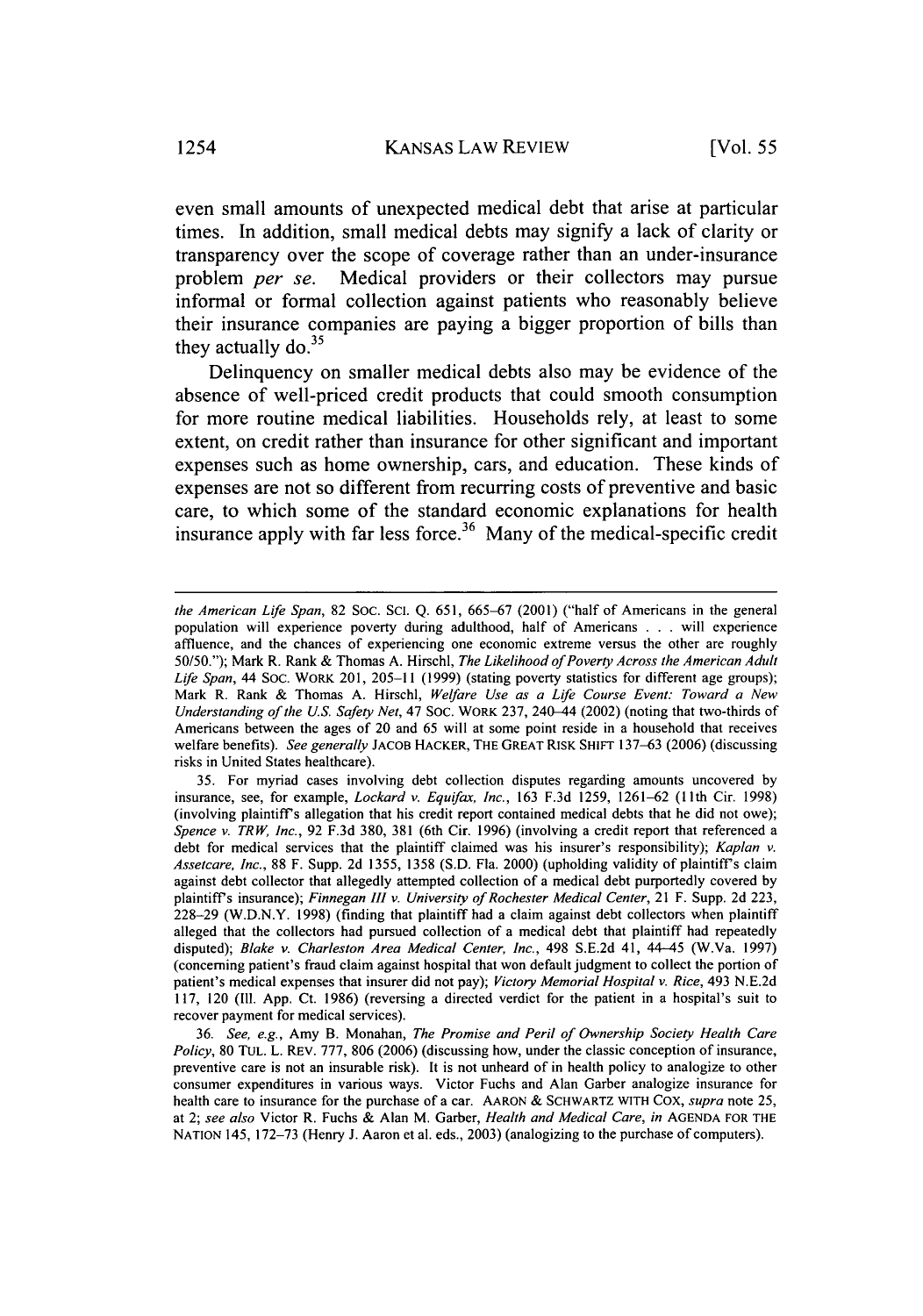products I have seen so far anticipate unrealistically short payoffs or have steep interest rates. $37$  But well-designed credit products issued by, say, community development credit unions, may be a useful supplement to insurance for some kinds of health care consumption-at least in the event that truly comprehensive prepaid group practices fail to take hold again. In any event, whether medical debt delinquency is due to underinsurance, lack of transparency, or the absence of appropriate credit products, it can impose significant emotional distress and adversely affect credit scores, which in turn may affect access to credit, rental housing, and employment.<sup>38</sup>

My musings here suggest that an increased rate of insurance is not an automatic panacea for the underlying issues for which insurance coverage is often used as a proxy. Even assuming it does not itself impose financial pressure on a household, health insurance as it is now known protects against some but not nearly all of the financial risks associated with medical problems. A lack of financial protection can undercut the other underlying goal of covering the uninsured, namely health care delivery. Debtor-patients often report in surveys that medical debt and other financial problems deter them from seeking health care and adhering to prescription drug regimens.<sup>39</sup>

I will end by commenting on another dimension of the discussion of individual mandates to buy health insurance. As noted earlier, the individual mandates are supposed to override subjective beliefs about the value of insurance and to incorporate younger and healthier residents into the risk pool. Some proponents of individual mandates believe they are necessary to combat free riding by those who "choose" more freely to be uninsured, consume health care without paying for it, and impose costs on others.40 As in the parallel debates over the cost implications of a

<sup>37.</sup> See, e.g., Jacoby & Warren, supra note 22, at 559-60 (listing various medical-specific credit products).

<sup>38.</sup> See, e.g., Robert B. Avery et al., *Credit Report Accuracy and Access to Credit,* 90 **FED.** RES. **BULL.** 297, 312, 314-20 (2004) (estimating credit score impact of mistakes regarding medical collection).

<sup>39.</sup> See, e.g., Jacoby & Warren, supra note 22, at 582.

<sup>40.</sup> See, e.g., Press Release, Arnold Schwarzenegger, supra note 2 (employees who turn down coverage contribute to higher costs for those with health insurance); Peter Harbage & Len M. Nichols, *A Premium Price: The Hidden Costs all Californians Pay in our Fragmented Health Care* System, NEW AMERICA FOUNDATION 2-4 (Dec. 2006) (unpaid medical bills result in increased costs for those with health insurance). For a refutation of the uninsured-by-choice argument, see Health Access California, An Individual Mandate for Health Insurance: *Unwise, Unwarranted,* Unworkable, **HEALTH** ACCESS, Dec. 4, 2006, http://www.health-access.org/expanding/docs/ access.project.lnd.Mandatel20406.pdf. The nature of the arguments used to advocate for individual mandates parallel some of strands of the successful advocacy for bankruptcy reform that culminated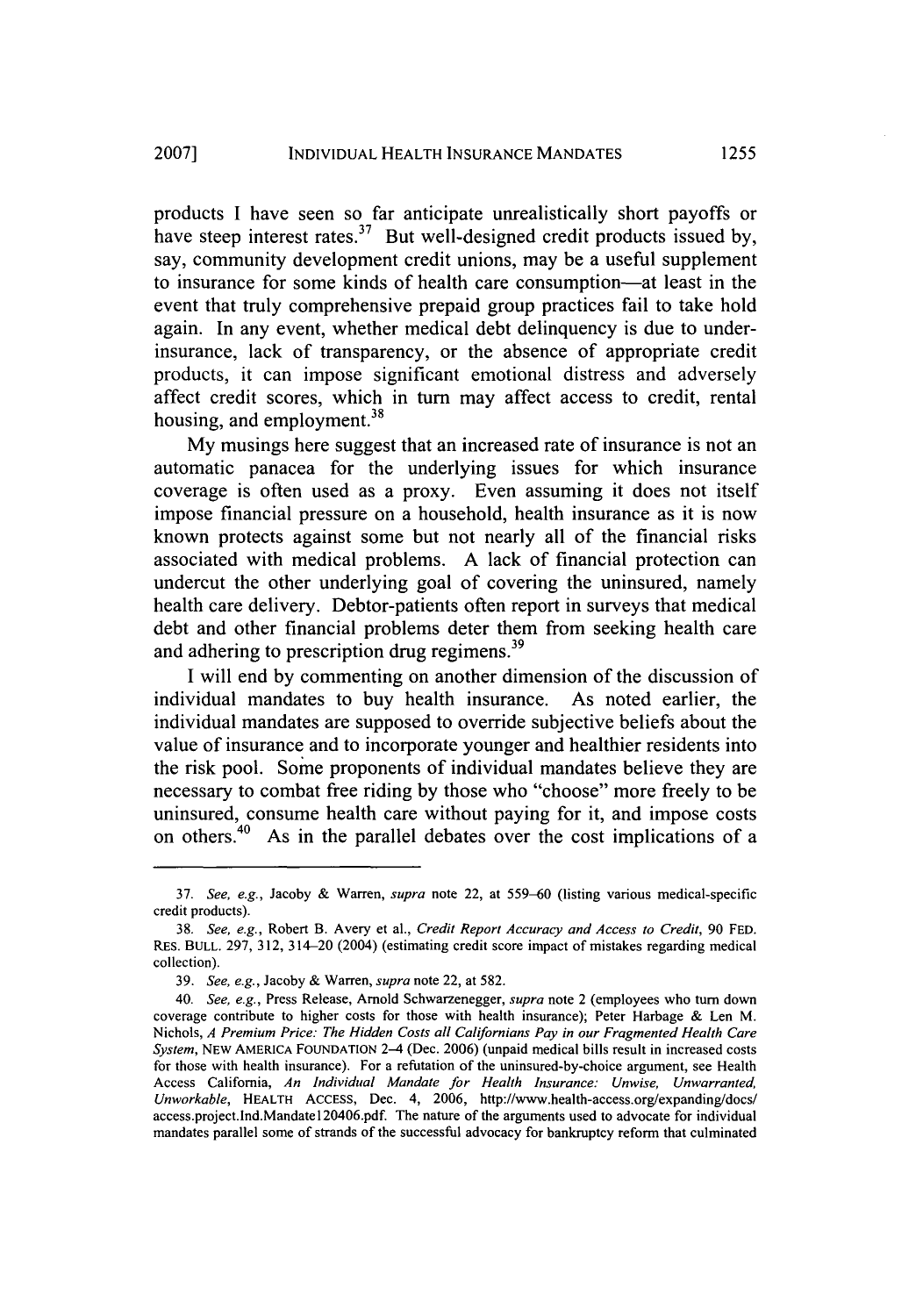generous bankruptcy system, the scope of the free rider problem is not entirely clear.<sup>41</sup> In any event, other kinds of laws from the debtorcreditor world could be enlisted to target the behavior thought to be undesirable. For example, federal lawmakers could reduce the dischargeability of medical debts in bankruptcy for younger and more<br>well-off filers.<sup>42</sup> Although medical debt collection already has Although medical debt collection already has significant consequences for individuals of modest means, $43$  states could bolster medical providers' debt collection tools for higher income people.<sup>44</sup> In addition, consumer financial education-a tool mentioned frequently in debtor-creditor and consumer credit debates—should include insurance topics and not be limited to credit.<sup>45</sup> Whether

41. *See, e.g.,* Miller, *supra* note 19, at w451 (calling "vastly overstated" the uncompensated care justifications for an individual mandate). Some research illustrates that uncompensated care is not entirely a function of the totally and chronically uninsured. *See* John Shiels et al., Cost and Coverage Estimates for the "Healthy Americans Act," THE LEWlN GROUP 14 (December 12, 2006) (working paper, on file with The University of Kansas Law Review, http://www.lewin. com/NR/rdonlyres/37BD21DB-BEFE-4C2F-AFEA-802BDF91 EAD7/0/HealthyAmericansAct Analysis.pdf) (reporting on split of authority on extent of hospital cost-shifting to insured in terms of increased charges); Harbage & Nichols, *supra* note 40, at 3 (stating that "there is reason to believe that the underinsured, particularly in California's government programs, contribute significantly to cost-shifting, thereby adding even higher costs to private premiums."); Karoline Mortensen, *Emergency Department Utilization of the Intermittently Uninsured,* ECON. RES. INITIATIVE ON THE UNINSURED (Aug. 25, 2006) at http://eriu.sph.umich.edu/pdf/conf2006\_mortensen.pdf (finding that the combination of uninsured patients and low reimbursement rates from Medicaid beneficiaries are detrimental to a hospital's bottom line).

42. In theory, Congress has furthered this goal by implementing a detailed means test for chapter 7 filers with higher incomes. *See II* U.S.C. § 707(b)(2). In reality, however, the means test may not be well suited to achieving this goal.

44. *See* Jacoby & Warren, *supra* note 22, at 565-570 (reporting on special debt collection entitlements for medical service providers under various state laws).

45. *See generally* Geeta Menon et al., *Health Risk Perceptions and Consumer Psychology, in* HANDBOOK OF CONSUMER PSYCHOLOGY (Curtis Haugtvedt et al. eds.) (forthcoming); SWARTZ, *supra* note 7, at 36 ("Interviews indicate that most view health insurance premiums as high relative to their expected medical expenses. It was striking that those under age forty spoke about health insurance as if it were prepaid medical care. They seemed to ignore the fact that insurance would

in major changes in 2005. *See* Bankruptcy Abuse Prevention and Consumer Protection Act of 2005, Pub. L. No. 109-8 § 102, 119 Stat. 23 (2005). In debates and hearings, lawmakers suggested that the American people should object to paying the tax that bankruptcy imposes on households in the form of higher prices on credit, goods, and services. *See, e.g.,* 151 CONG. REC. S2113 (daily ed. Mar. 7, 2005) (statement of Sen. McConnell) ("I rise today on behalf of every American who each year is forced unknowingly to pay a hidden tax. We all know we have to pay an income tax, a sales tax, a payroll tax, but what about a bankruptcy tax? You may not have heard of this tax, but you and every other man, woman, and child in America pay it every single year.... According to a Department of Justice study, the bankruptcy tax amounts to a staggering \$400 for every man, woman, and child in America once a year every year.").

<sup>43.</sup> *See* Avery et al., *supra* note 38, at 318-20 (discussing the impact of medical collection on credit score); *A Review of Hospital Billing and Collection Practices. Hearing Before the Subcomm. on Oversight and Investigations,* 108th Cong. 107 (2004) (testimony of Prof Melissa B. Jacoby) (discussing the various negative effects of medical debt on modest income families in the context of bankruptcy).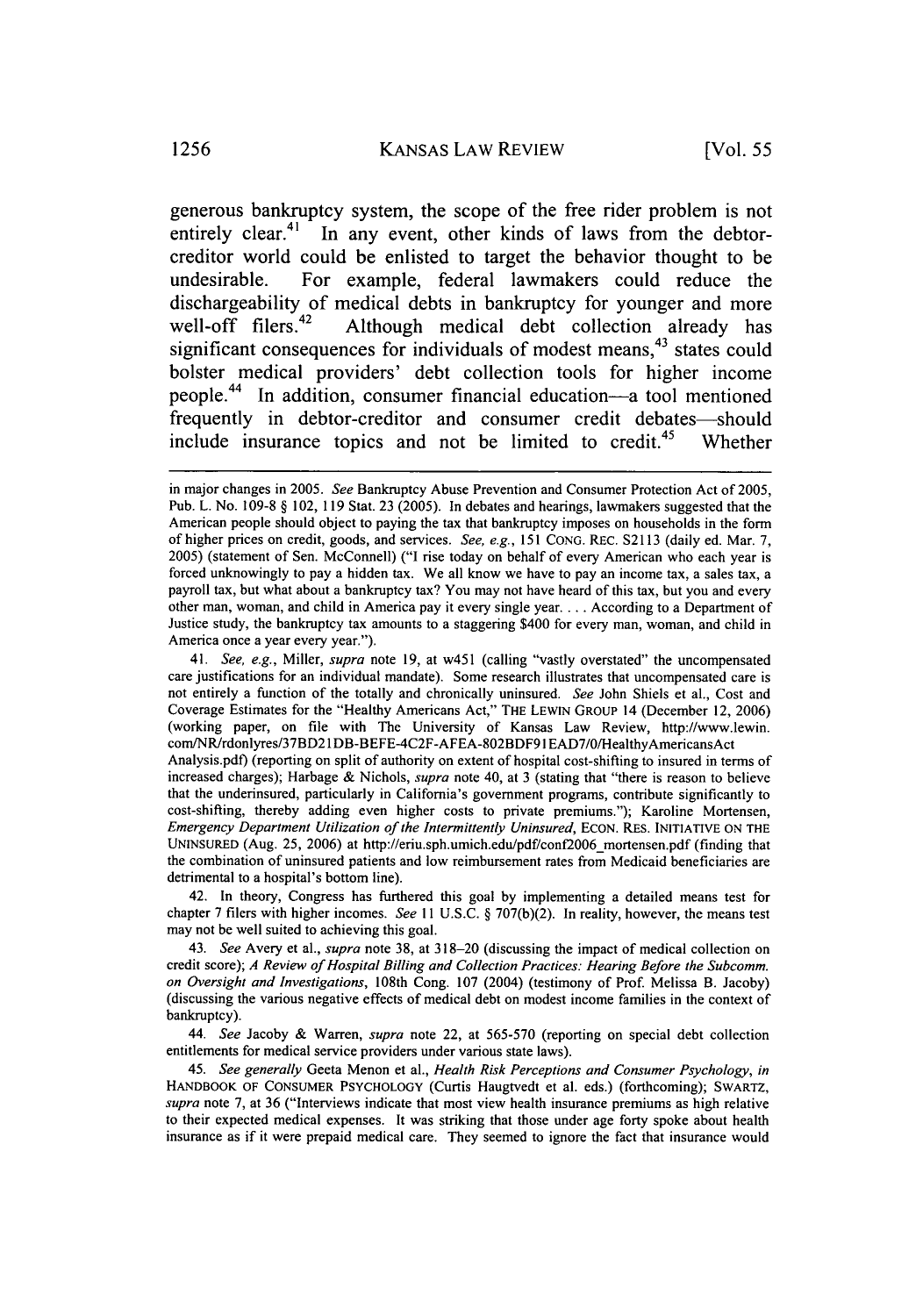## INDIVIDUAL HEALTH INSURANCE MANDATES **2007] 1257**

independent of or in conjunction with a mandate, these kinds of steps could increase the extent to which citizens value health insurance and their willingness to pay into the health care system.

enable them to shift the risk of high costs to insurers in exchange for a known monthly cost. Yet most knew that they did not have enough money to pay for serious medical care.").